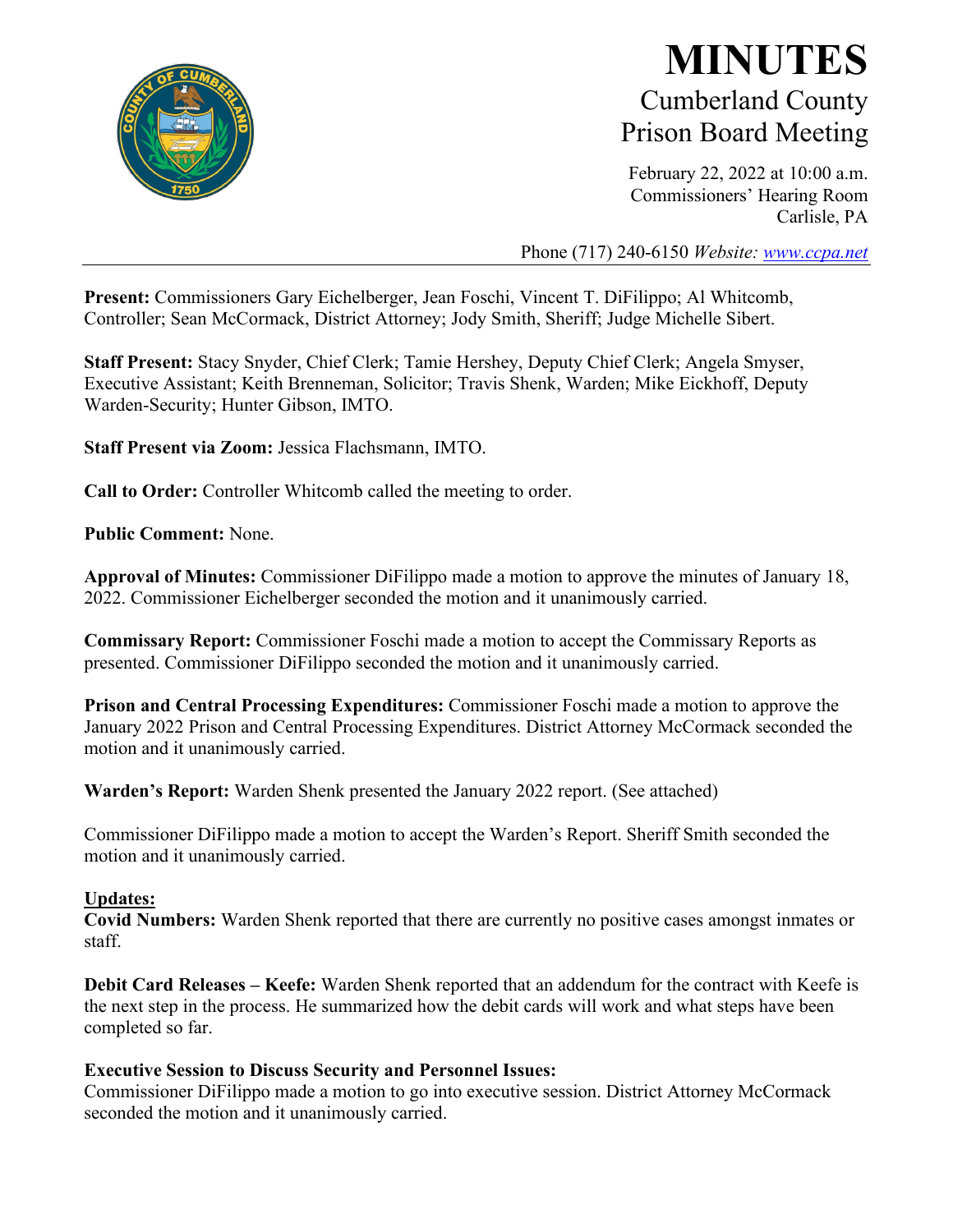The meeting reconvened at 10:15 a.m.

### **Board Action on Personnel and Security Issues:**

District Attorney McCormack made a motion to approve the hiring of Christian Carter, Ryan Dusharm, Eliott Wilson, Heather Brechbill, and Michael Walker. Sheriff Smith seconded the motion and the motion unanimously carried.

**Adjourn:** There being no further business to come before the Board, the meeting adjourned at 10:18 a.m.

The next Prison Board Meeting is scheduled for Monday, March 21, 2022 at 10:00 a.m. at the Cumberland County Prison.

Respectfully submitted,

Angela Smyser, Executive Assistant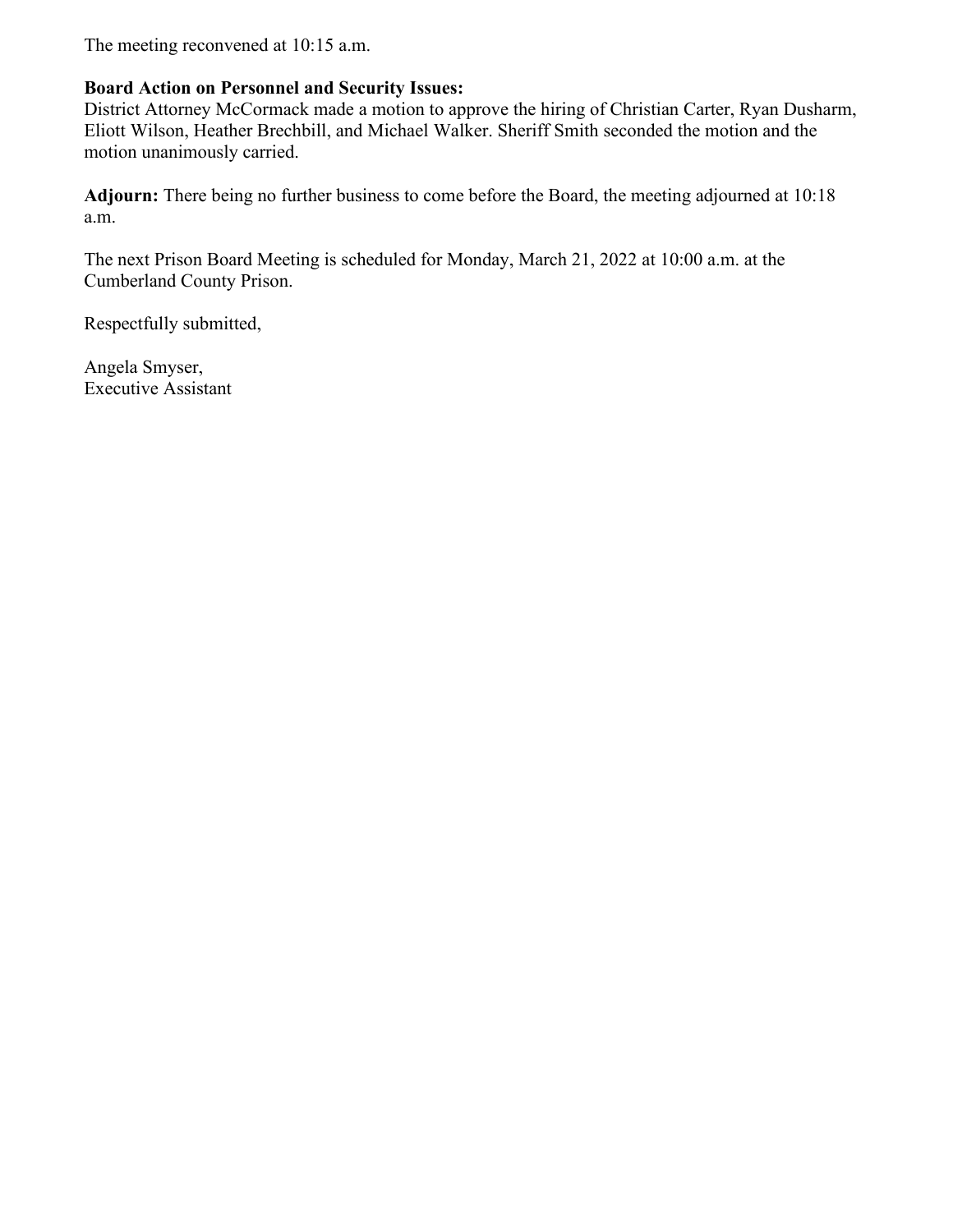

# **Cumberland County Prison** Office of the Warden Travis K. Shenk

Prison Board February

March 21, 2022

The warden's report begins on Pages 20 and 21 w/the prison population. The average daily population for February was 344 w/ 334 in house. The inmate count this morning is 345 with 333 in house. We are holding 289 males and 44 females.

The inmate housing specifics statistics are on page 21. If anyone has any questions regarding those.

Act 81 rate capacities-NO CHANGE.

The W/R report is on page 22. There were 13 inmates enrolled in the W/R program during February. I/M's paid \$809.78 towards fines, cost, and restitution. The prison collected \$13,676.96 for room and board. The W/R inmate transportation subsidy was 0. There were 2 inmates removed from the W/R program for disciplinary reasons.

The inmate trusty report is on page 23. During February there were 25 I/M's enrolled in the I/M worker program and 2 I/M's were enrolled in the out mate trusty program. Trusty's paid \$132.50 towards fines, court cost and restitution during February. There was 1 I/M work crew project (C.C. Recycling)

The earned time report is on page 24. 9 inmates were placed on earned time during February. There was 1 inmate removed from the earned time program. There were 6 inmates released on earned time during February. There were 123 bed days saved during February as a result of the earned time program.

The treatment plans report is on page 25. There were 65 inmates screened and placed on a treatment plan during February.

The education report is on Page 27. 0 Inmates earned their GED's, in February.

The risk assessment report is on page 28. 37 pretrial detainees had risk assessments completed during February.

1101 Claremont Road, Carlisle, Pennsylvania 17015 · Phone: 717.245.8787 · Fax: 717.240.6593